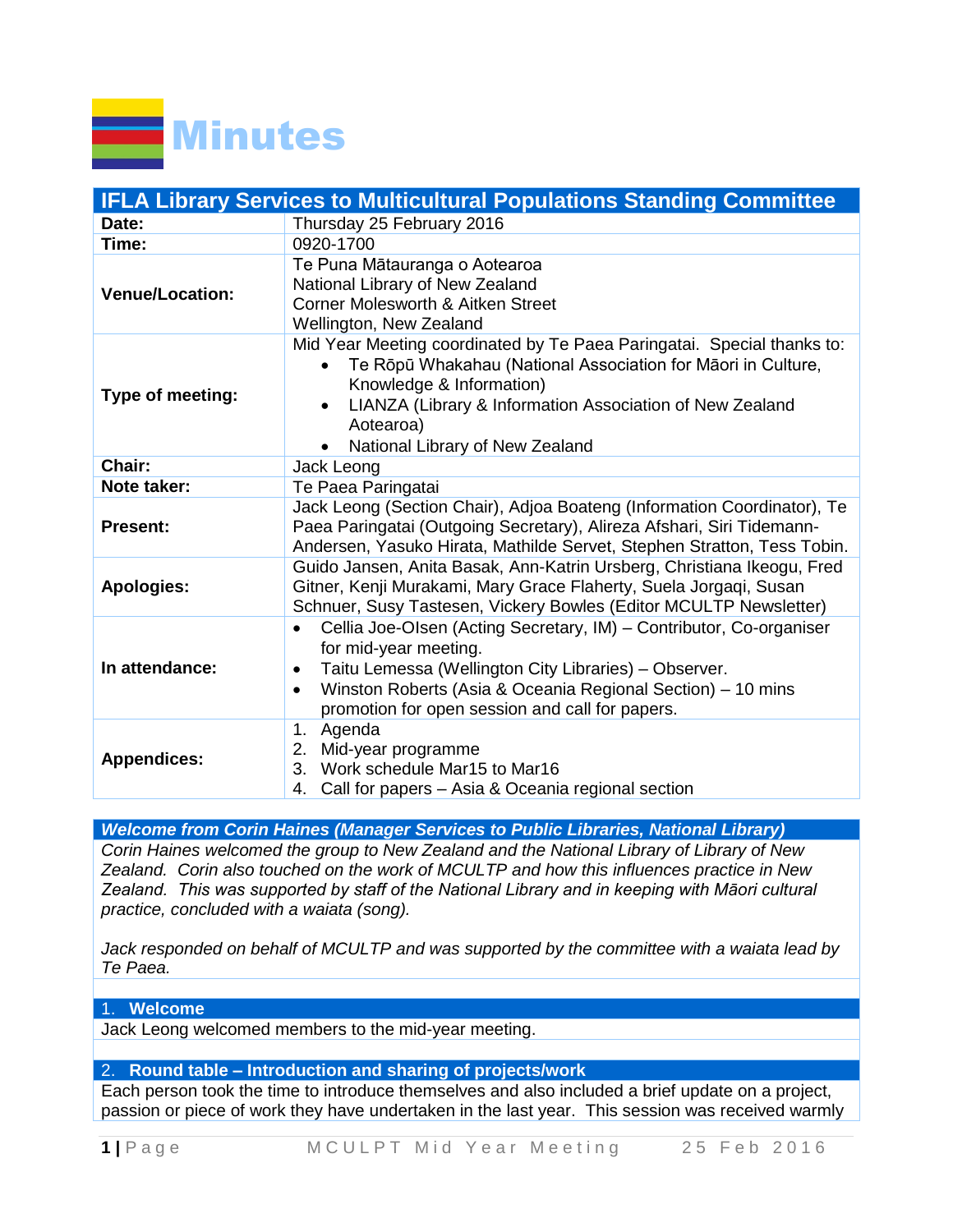by members, which provided a broad rangeof information relevant to each country and institution represented around the table.

# 3. **Document check**

Completed. NB: documents emailed to members prior to meeting. For those who need copies, please let Te Paea or Jack know.

- Work schedule
- Minutes of last meeting
- Agenda
- Mid-year programme

# 4. **Chair's report (Jack)**

Vickery emailed this through to the Standing Committee last night. The newsletter is looking great with excellent contributions from members.

Encourage all members to peer review the newsletter and send any feedback/edits regarding format/layout/content to Vickery or Jack so edits/changes can be made prior to wider circulation, and the quality and accuracy of the newsletter is maintained.

*[Break at 10.20am for morning tea and time to read newsletter] [Meeting resumed]*

Jack invited questions from members on any topic/chair's report.

# 5. **Secretary report (Te Paea)**

- 5.1. The minutes were reviewed with no amendments required.
- 5.2. Jack thanked Te Paea for her contribution as Secretary and continuing on as Secretary for this mid-year meeting where we will seek to appoint a new secretary. Te Paea has another official IFLA role as Acting Chair for the Indigenous Matters Section.

#### **Motion:**

*The minutes from the Section Standing Committee Annual Meeting in Cape Town, South Africa, were approved.*

*Moved: Tess Tobin Seconded: Adjoa Boateng CARRIED*

| <b>Action Items</b>          | Person Responsible   Date Due |     |
|------------------------------|-------------------------------|-----|
| No amendments to the minutes | n/a                           | n/a |

#### 6. **Financial report (Jack and Tess)**

#### 6.1. *Bank account for Section*

Jack informed group that approval has been granted from IFLA to arrange for a mechanism to deposit money to IFLA bank account for MCULTP business (income and expenditure). Will need to quote the bank account number for any transactions. This is a formal account and one that may only be available for invoiced transactions such as sponsorship, project costs etc. More information is required so we know requirements.

#### 6.2. *Projects*

No projects submitted for IFLA funding in 2016. Agreed to plan ahead and seek funding in the next round. This could potentially be the 'Case Study' project that has been discussed before.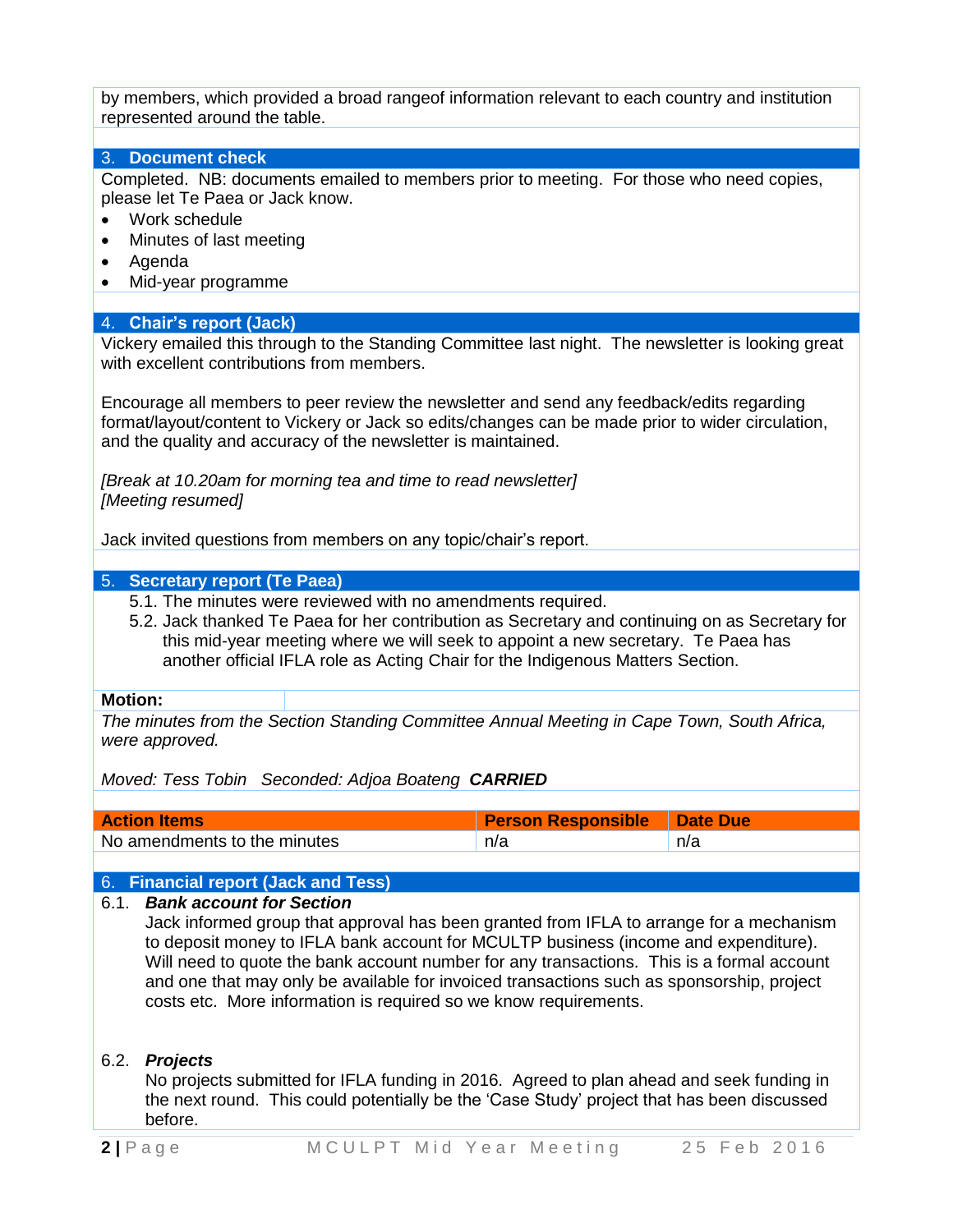# 6.3. *T-Shirt sales at Cape Town*

Tess updated the group about the successful sales at Cape Town.

The shirts were purchased for \$US 970.00, and the sales made in Cape Town amounted to \$US 1551.56. Shirts were sold for RAND 20,000 and there are at least half quantity left for sales in Columbus.

Funds were received from Sweden, Norway and Denmark at the satellite meeting. Please be aware that there are additional costs for currency conversation that varies depending on date of transfer. For example, \$US 45.00 per transfer on one occasion, and \$US 15.00 on another.

The Satellite meeting generated \$US 3,426.00 and expenses amounted to \$US 4,000.00. Expenses were paid for by the Section funds and there is one outstanding invoice that may need to be paid.

Total profit from Cape Town is: \$US 1,400.00.

| <b>Action Items</b>                                                                                                                                                                                                                            | <b>Person Responsible</b> | <b>Date Due</b> |
|------------------------------------------------------------------------------------------------------------------------------------------------------------------------------------------------------------------------------------------------|---------------------------|-----------------|
| Provide copy of accounts for shirt sales and<br>satellite meeting                                                                                                                                                                              | Tess                      | August 2016     |
| Contact IFLA regarding possibility to deposit<br>funds into bank account, what can the bank<br>account be used for, is it just formal invoiced<br>transactions or can fundraising funds, existing<br>funds held in other accounts be included. | Jack                      | August 2016     |
| Agreed that all section funds are to be held in<br>one account and this is to be communicated to<br>all.                                                                                                                                       | Jack                      | August 2016     |
| Cheque from Cape Town profit to be forwarded<br>to Jack.                                                                                                                                                                                       | Tess                      | August 2016     |
| Shirt inventory to be completed.                                                                                                                                                                                                               | All                       | <b>ASAP</b>     |

7. **Information Coordinator's report (Adjoa)**

# 7.1. *IFLA Website*

Changes were made to the IFLA website this year, which included IFLA having sole control of the main landing page for the standing committee. This is now managed by IFLA and there was incorrect information. Corresponding Members are no longer included in the list for Standing Committee members. Unfortunately there was little or no consultation about the detail of the changes, and there are other changes going on, that we are responding to as and when we are made aware of the change. This has caused a lot of frustration across the division.

There are basic things that Adjoa can do which includes: add things to news, special permissions to change updates, but it is only basic access now. The blog has been removed as it wasn't being utilized. This has reappeared and Adjoa will try to remove this again.

Changes to the IFLA website has been in response to having a consistent look and support the IFLA brand.

Facebook is active, members are actively contributing to the Facebook page. Adjoa receives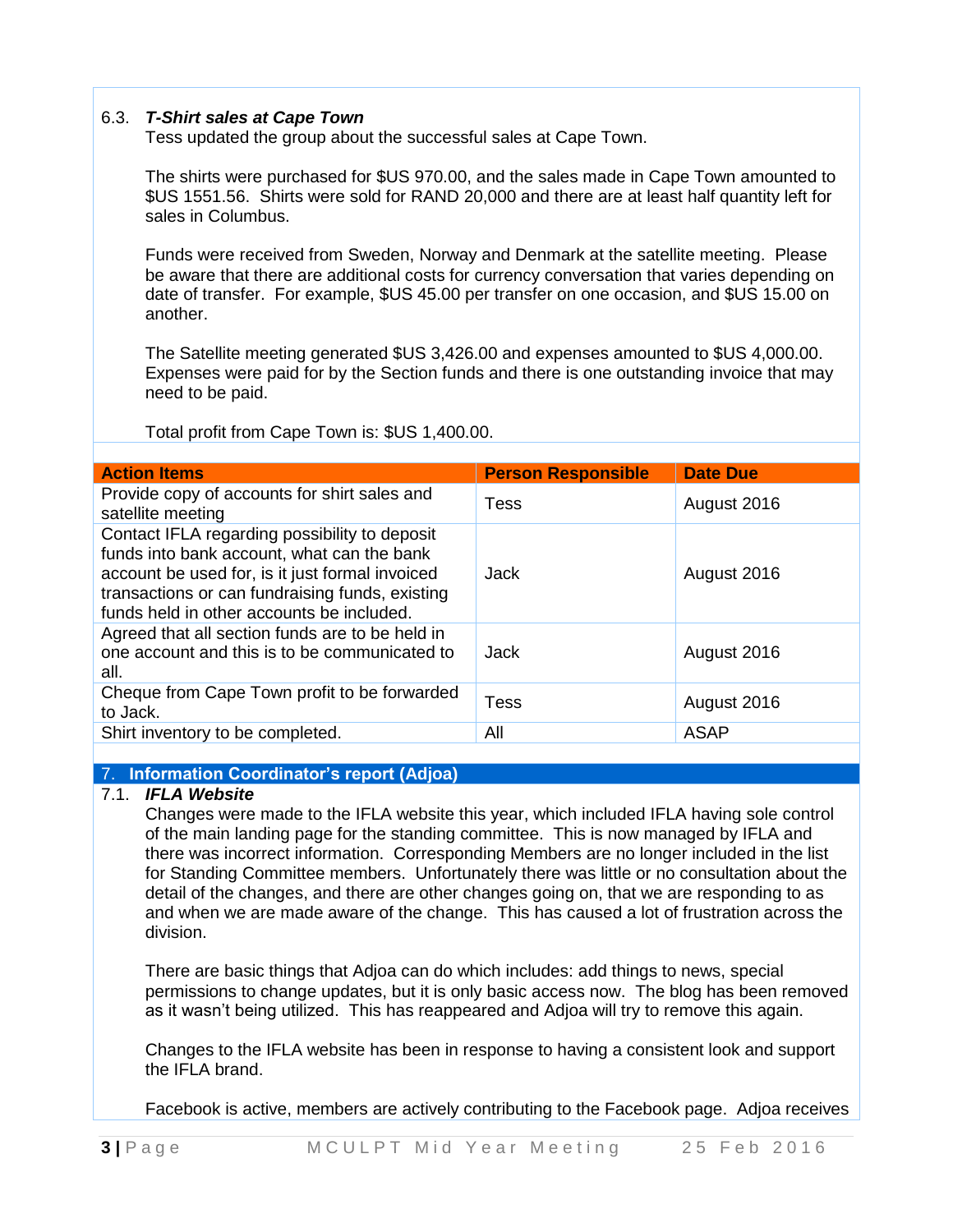the notifications via IFLA about activity.

Twitter account is still active with 361 followers. When there are Facebook posts, these are automatically generated as tweets on our twitter account. Suggest that we review the twitter account to maximize our reach and see if there are other people/groups/associations to follow. #MCULTP

| <b>Action Items</b>                        | <b>Person Responsible   Date Due</b> |      |
|--------------------------------------------|--------------------------------------|------|
| Contact Esin for FB and Twitter passwords. | Adjoa                                | Asap |

## 8. **Replacement Secretary for Standing Committee**

- 8.1. Te Paea is stepping down from the role of secretary, as she is now the Acting Chair of the Indigenous Matters Section. A person can only be an officer of one IFLA section.
- 8.2. We are seeking a replacement Secretary who will complete Te Paea's term as Officer until August 2017. This will count as their first term in this position.
- 8.3. As there were no other nominations in Cape Town, we are seeking expressions of interest from current members of the Standing Committee. The Chair is also able to co-opt someone to fill the position if there are no formal expressions of interest.
- 8.4. A new Secretary will be elected at this meeting, and the successful person will commence the Secretary role at the end of the mid-year meeting.
- 8.5. See:<http://www.ifla.org/officers-corner/officers-ics> for Responsibilities of the Secretary
- 8.6. Nominations for Secretary were invited amongst those present. Siri declined due to work commitments. Mathilde was the only other nominee.

#### **Motion:**

*That Mathilde Servet be appointed as Secretary for the Standing Committee, effective post midyear meeting 2016.*

*Moved: Stephen Stratton Seconded: Adjoa Boateng CARRIED*

| <b>Action Items</b>                                                                                    | <b>Person Responsible</b> | <b>Date Due</b> |
|--------------------------------------------------------------------------------------------------------|---------------------------|-----------------|
| IFLA to be notified of new Secretary and ensure<br>Mathilde is added to the Officer's mailing list etc | Jack                      | Asap            |

# 9. **Multicultural Library Manifesto Toolkit**

## 9.1. *Translations or updates* Latest updates include, Turkish, Albanian and Italian.

#### 9.2. *Case Studies project*

The purpose is to showcase how the toolkit or manifesto helps a library develop multicultural services. Discussion held briefly in financial about planning ahead and seeking project funding.

Propose the Columbus session will be a good opportunity to discuss this further. In particular the session with public libraries as public libraries would benefit from this tool. The focus would be how to use it and find examples of application and practice around the world.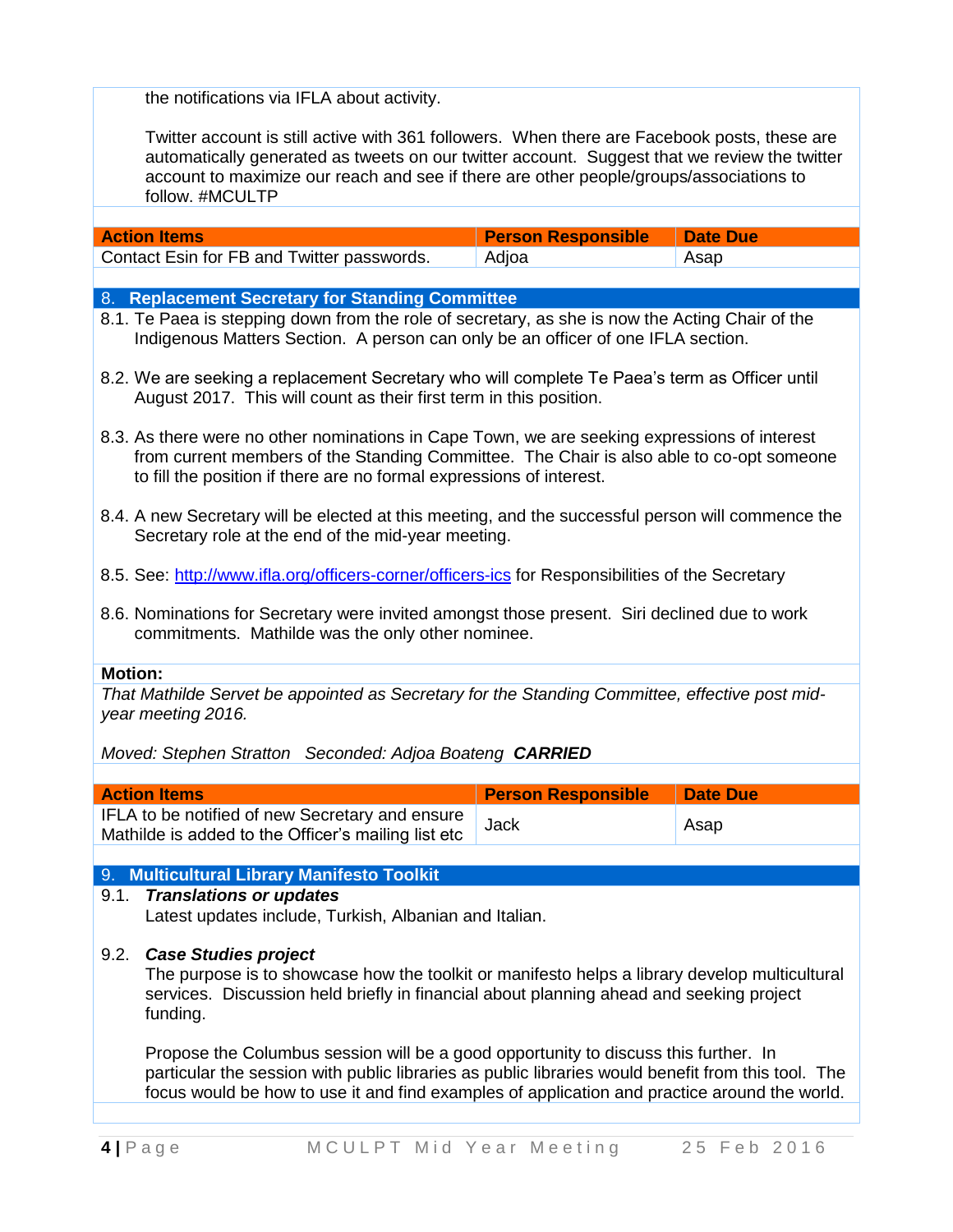| <b>Action Items</b>                                                                                                                                                                                                                                                                                                                                                                                                      | <b>Person Responsible</b> | <b>Date Due</b> |  |
|--------------------------------------------------------------------------------------------------------------------------------------------------------------------------------------------------------------------------------------------------------------------------------------------------------------------------------------------------------------------------------------------------------------------------|---------------------------|-----------------|--|
| Consider case study examples ready for<br>Columbus discussion.                                                                                                                                                                                                                                                                                                                                                           | Siri & Ali                | August 2016     |  |
| Engage with other libraries around the world to<br>use or who are using the manifesto.                                                                                                                                                                                                                                                                                                                                   | All                       | Ongoing         |  |
| Hold Skype meetings as needed to discuss<br>progress.                                                                                                                                                                                                                                                                                                                                                                    | All                       | As needed       |  |
|                                                                                                                                                                                                                                                                                                                                                                                                                          |                           |                 |  |
| 10. Newly established section for Indigenous Matters (Te Paea)                                                                                                                                                                                                                                                                                                                                                           |                           |                 |  |
| 10.1. Ongoing partnership with MCULTP<br>Great achievement that was made possible by the active support of MCULTP and Standing<br>Committee. In keeping with indigenous cultural practice, Te Paea outlined a desire to<br>maintain the strong partnership as a model of excellence and collaboration when working<br>with indigenous communities. Suggestions on practical ways to achieve were agreed and<br>included: |                           |                 |  |
| 10.1.1. Continue to provide advice and support across our sections.<br>10.1.2. Attendance at standing committee meetings. A member from MCULTP attends IM,<br>and vice versa.<br>10.1.3. Joint open session or satellite meeting at Congress, every 3 years to allow time for<br>planning, change in officers etc.                                                                                                       |                           |                 |  |
| 10.1.4. Ex-officio/Corresponding member Standing Committee seat reserved for a                                                                                                                                                                                                                                                                                                                                           |                           |                 |  |

- 10.1.4. Ex-officio/Corresponding member Standing Committee seat reserved for a representative from MCULTP on IM, and the same for an IM representative to be an Ex-officio member on MCULTP.
- 10.1.5. Ongoing collaboration for mutual project work/support as and when needed.
- 10.1.6. Standing Committee webpages for both sections acknowledge and recognize the special partnership and working arrangement.

Endorsement for member representative on each standing committee. There are only 4 slots reserved for corresponding members, and perhaps there may be other avenues to explore. This may include Ex-offico member or a special category member as may be recognized by IFLA.

Stephen Stratton has indicated his availability to be a MCULTP member on IM Standing Committee in August 2017, when his term of the MCULTP standing committee ends.

Nominations for IM standing committee are due out in 2016 as per the usual election round. The inaugural standing committee of IM will be established August 2017. Te Paea will progress the discussion about this partnership at that meeting.

# 10.2. *Support at Columbus, Ohio, IM open session*

Cellia Joe-Olsen, Acting Secretary of IM will be moderating the IM session. As this is her first IFLA Congress, support from MCULTP standing committee is requested to ensure the session runs smoothly and Cellia's first experience is a success. Te Paea, Acting Chair of IM is unable to travel in August due to health reasons, and later stages of pregnancy.

# 10.3. *Indigenous Matters Section – Acting Officers*

Acting officers include: Te Paea Paringatai, Acting Chair Cellia Joe-Olsen, Acting Secretary Adjoa Boateng, Acting Information Coordinator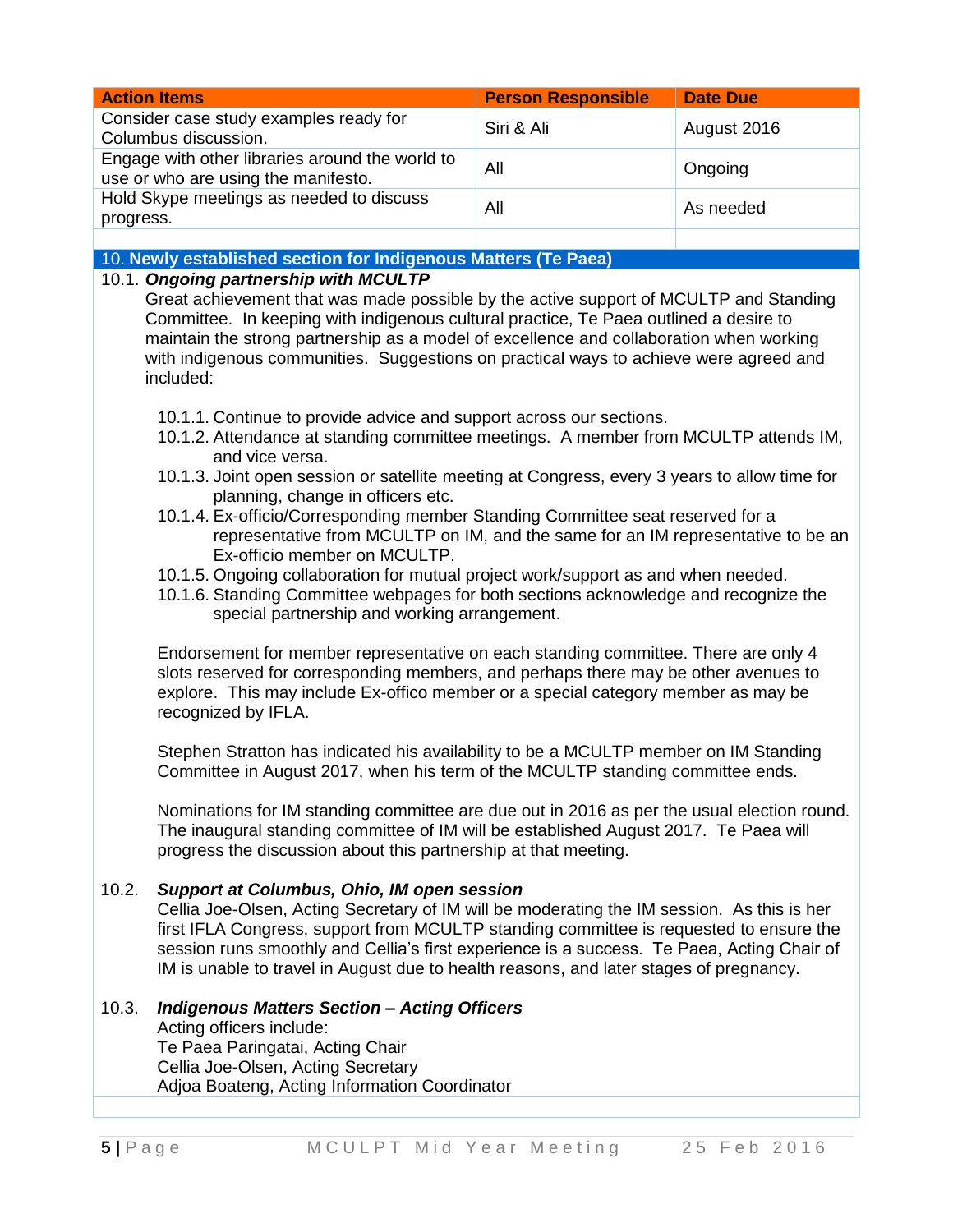| <b>Action Items</b>                                                                                                                                                                                                                                                                                                      | <b>Person Responsible</b> | <b>Date Due</b> |
|--------------------------------------------------------------------------------------------------------------------------------------------------------------------------------------------------------------------------------------------------------------------------------------------------------------------------|---------------------------|-----------------|
| MCULTP standing committee members<br>attending Columbus, Ohio happy to provide<br>guidance and support for Cellia.                                                                                                                                                                                                       | All                       | August 2016     |
| Progress discussion about ongoing partnership<br>with IM in August 2017, first meeting of the<br>standing committee IM.                                                                                                                                                                                                  | Te Paea                   | August 2017     |
|                                                                                                                                                                                                                                                                                                                          |                           |                 |
| 11. Section Programmes in Columbus, Ohio (Siri & Adjoa)                                                                                                                                                                                                                                                                  |                           |                 |
| Discussion held regarding the lack of Call for Papers for the joint session and concern about<br>the lack of wider representation that reflects the multicultural focus of MCULTP. Options<br>included reviewing the current selection and looking at ways to increase the diversity of<br>speakers.                     |                           |                 |
| Further discussion also highlighted that there is no guarantee of translation services and<br>technology to support a diverse range of speakers. Although the standing committee has<br>capacity to provide translations, there was little confidence that the technology would be<br>available in an off-site location. |                           |                 |
| Considered option of having an independent MCULTP session on-site at Convention Centre.                                                                                                                                                                                                                                  |                           |                 |
| 11.2. Library History SIG Session<br>Library History Special Interest Group, Library Services to Multicultural Populations                                                                                                                                                                                               |                           |                 |

*Library History Special Interest Group, Library Services to Multicultural Populations Section, in co-operation with the American Library Association Library History Round Table*

#### *Theme:*

## *"Libraries and Immigrants: Historical Perspectives"*

Approached by SIG to have joint session. There was agreement from MCULTP and Jack responded positively to the SIG to agree to another joint session. A Call for Papers was released and there has been no further communication.

| <b>Action Items</b>                                                                                                                                                                                                              | <b>Person Responsible</b> | <b>Date Due</b> |
|----------------------------------------------------------------------------------------------------------------------------------------------------------------------------------------------------------------------------------|---------------------------|-----------------|
| Confirm speakers.                                                                                                                                                                                                                | Tess and Siri             | ASAP            |
| Email to be sent to Public Libraries regarding<br>concerns about the speaker selection process<br>and options to increase the diversity of<br>speakers, as well as a different venue that<br>support translation services.       | Adjoa and Siri            | ASAP            |
| Agreed that future programmes must include a<br>public Call for Papers and ensure there is<br>translation services/resources (headphones etc)<br>available, so likely that a session be held at the<br><b>Convention Centre.</b> | All                       | Ongoing         |
| Email IFLA to hold on cancellation MCULTP<br>session on-site confirmation in case this is<br>needed.                                                                                                                             | <b>Jack</b>               | <b>ASAP</b>     |
|                                                                                                                                                                                                                                  |                           |                 |
| 12 Division III session in Columbus, Ohio (Josh)                                                                                                                                                                                 |                           |                 |

12. **Division III session in Columbus, Ohio (Jack)** 12.1. **Session 081 Library Services taking action for the UN 2030 Agenda - Division III**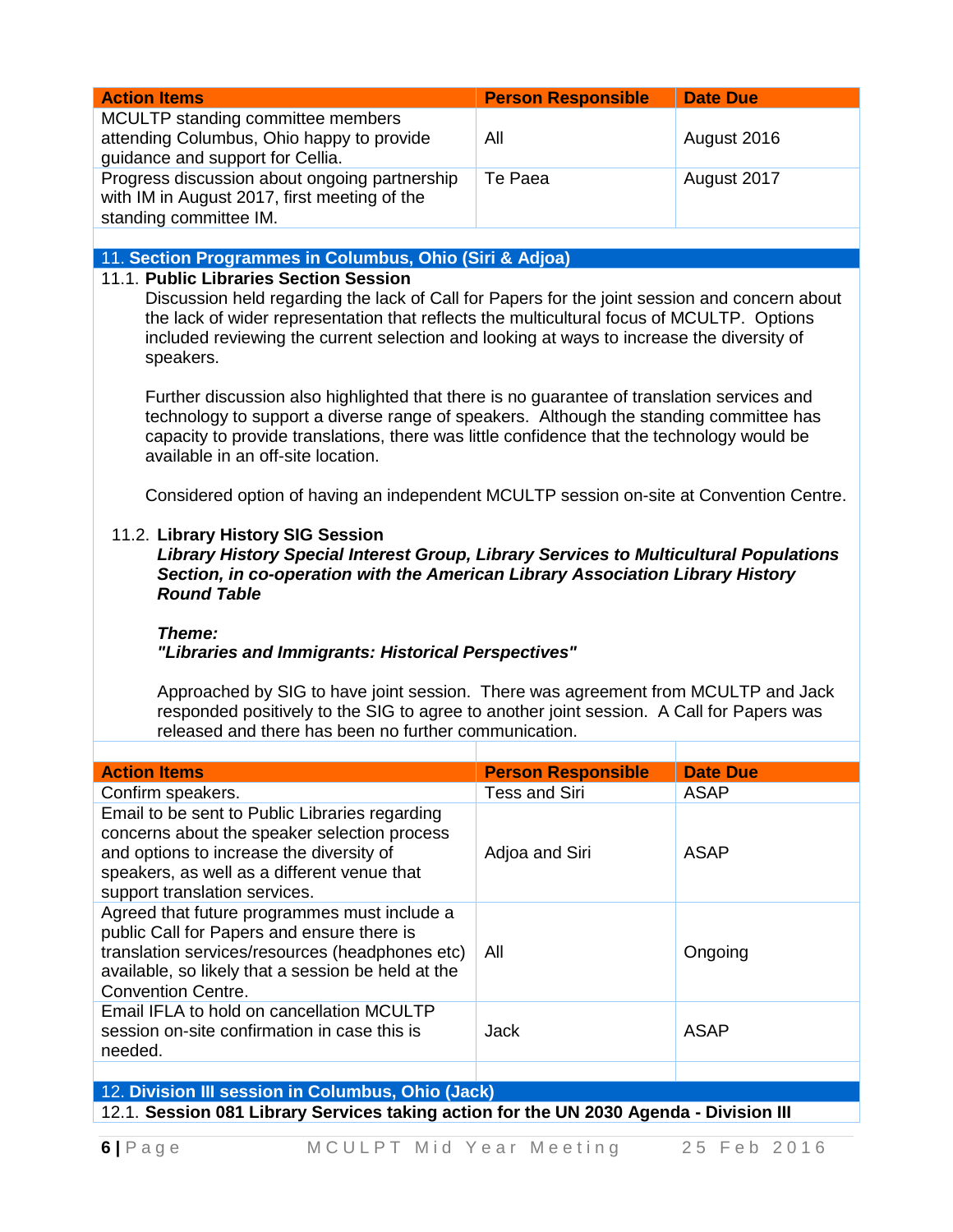# **Programme**

Jack provided an outline of this programme. MCULTP has 15mins covering the work of the Section. Everyone is invited to contribute content. Likely this will cover the guidelines and new ideas.

# 12.2. **Another request to consider. Webinar with ALA**

Due the end of March, Jack is moderating and will contribute to the webinar covering similar content to the division III programme in Columbus.

| <b>Action Items</b>                                  | <b>Person Responsible</b> | Date Due                             |
|------------------------------------------------------|---------------------------|--------------------------------------|
| Email to members regarding March webinar<br>details. | Jack                      | As information<br>becomes available. |
| Email to MCULTP members for input 15 min<br>session. | Jack                      | ASAP                                 |
|                                                      |                           |                                      |

# 13. **Guest Speaker – Winston Roberts**

13.1. Winston, IFLA Asia & Oceania Regional Section (RSCAO). Winston has been active in IFLA for over 30 years. Shared information about the RSCAO papers for open session at Columbus, and pre-conference satellite meeting. Both themes 'Access to information for sustainable communities' and 'Access to information in small island developing states' are carefully aligned to complement each other. MCULTP is encouraged to nominate someone from MCULTP, consider submitting a paper for either session as these themes align to multicultural populations. Further information about both Calls for Papers are available on the IFLA website

<http://2016.ifla.org/programme/calls-for-papers>

There is also an opportunity for some financial support through RSCAO for potential speakers. Please make contact with Winston.

Winston Roberts Senior Advisor National Library of New Zealand [winston.roberts@dia.govt.nz](mailto:winston.roberts@dia.govt.nz) +64 4 474 3143 (DDI) +64 27 256 1212 (MOB)

# 14. **Satellite meeting for IFLA August 2017 – ideas and volunteers**

- 14.1. Wrocław, Poland in August 2017. The Congress theme was not available at the time of the meeting.
- 14.2. Discussion held about potential locations for satellite meetings that meet IFLA distance criteria (3 hours travel to Congress City-airport to airport, or 6 hours city centre to city centre). Possible locations include: Prague, Czech Republic - will need to establish networks or contact in Prague; Berlin, Germany - support from Guido and networks that Adjoa has.
- 14.3. Section session theme/proposal is due October 2016. Ideas included a focus on refugee services in a multicultural context.
- 14.4. Agreed to contact all SC members to enlist and contribute to the pre-conference organizing committee.
- 14.5. Call for volunteers to lead pre-conference satellite. Congrats to Steve who has willingly put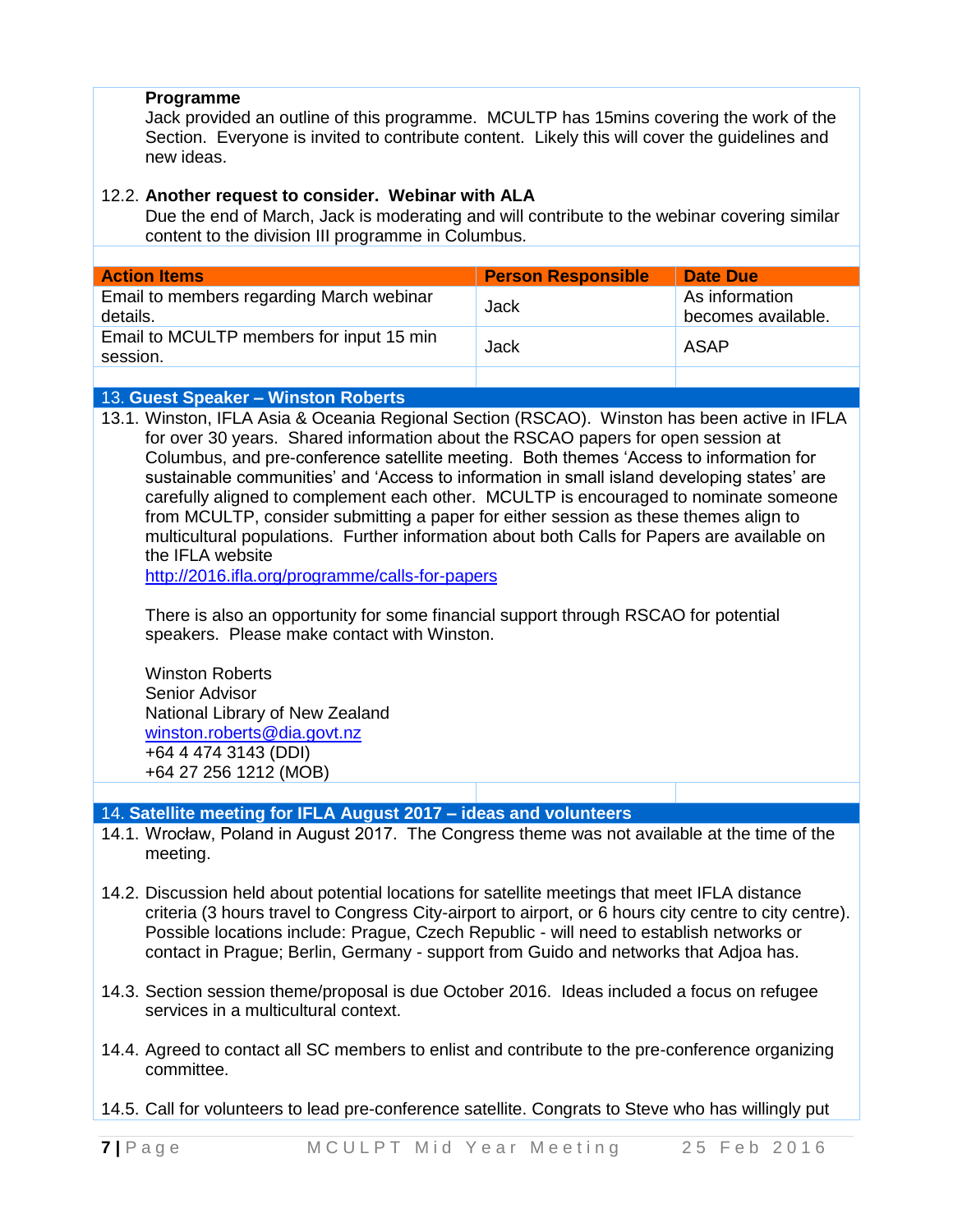his hand up to lead this working group. Other team members to be confirmed in due course.

- 14.6. Potential collaboration with other sections include: Literacy and Children.
- 14.7. Agreed to keep the location in a larger city for accessibility, flights, transport, accommodation etc (Berlin or Prague). Pre-conference usually attracts 40-50 delegates.
- 14.8. Dates for pre-conference were discussed however, it was difficult to confirm as the dates for the main congress were not available at the time of the meeting. Main congress is likely to be in the third week of August, so a satellite meeting around 10 August 2017 is possible. Dates will be confirmed

| <b>Action Items</b>                                                                       | <b>Person Responsible</b> | <b>Date Due</b>  |
|-------------------------------------------------------------------------------------------|---------------------------|------------------|
| Email to new members of SC to encourage<br>participation on the organizing committee.     | Jack                      | ASAP             |
| Lead for pre-conference satellite. Call for EOI<br>from SC to be on organizing committee. | <b>Steve</b>              | From August 2016 |
| Contact Literacy section to see if keen to co-<br>host satellite                          | <b>Steve</b>              | 2016             |
|                                                                                           |                           |                  |

#### 15. **IFLA strategic plan and section action plans**

15.1. Review of the action plan completed and actions on track.

- 15.2. Tess provided an update on the database project that features in the action plan. The survey is ready for release and Tess will continue to provide updates.
- 15.3. Will add Indigenous Matters Section partnership as an ongoing action.

# 15.4. Add Case Studies projects to action plan.

| <b>Action Items</b>                                                                   | <b>Person Responsible</b> | Date Due |
|---------------------------------------------------------------------------------------|---------------------------|----------|
| Indigenous Matters Section partnership to be<br>added to action list as ongoing item. | Jack                      | 2016     |
| Case Studies project to be added to action plan.                                      | Jack                      | 2016     |

# 16. **New initiatives/Follow up on initiatives from Cape Town**

#### 16.1. **Funding projects for 2016**

Jack summarized content from Cape Town minutes. Some of these topics have been covered elsewhere in the meeting.

The main project fund is for the Case Studies project. Consider tangible outcomes as part of this project that may need funding. Suggestions include, interactive youtube video, use of technology.

# 16.2. **Section Publication**

Discussion about future publications that follow on from the refugee focus/session. May focus on library workforce capacity to respond effectively to multicultural refugee needs. This could be a theme that is developed over a period time, a journey of learning that leads to a document/guideline. Topic to be fleshed out more by members of the standing committee.

# 16.3. **Recruitment to library profession**

Complements 16.2 to ensure there is workforce capacity to responds to refugee multicultural